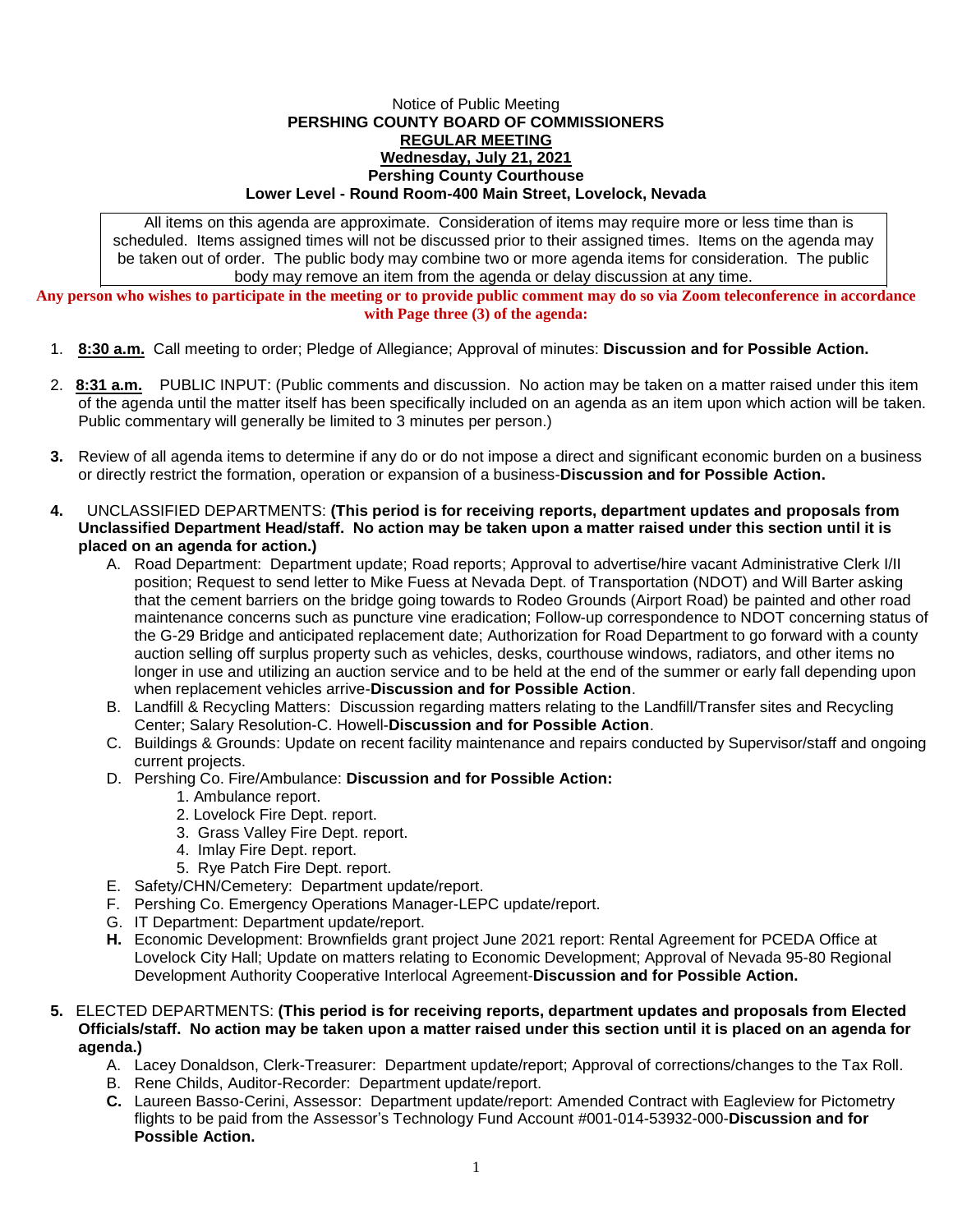- **D.** Bryce Shields, District Attorney: Department update/report; Salary Resolution-B. Allen-**Discussion and or Possible Action.**
- E. Judge Karen Stephens, Justice Court: Department update/report.
- F. Jerry Allen, Sheriff's Dept.: Department update/report.
- 6. Proclamations and Awards: **Discussion and for Possible Action** (The Pershing County Board of Commissioners may make a Proclamation or present a service or other award on behalf of the County).
- 7. Grass Valley Advisory Board: Update on matters relating to the Grass Valley area.
- 8. Derby Field Airport: Update on matters relating to the Derby Field Airport; FAA Grant updates.
- **9.** Board Appointments/Resignations: Museum Board; Senior Center Advisory Board; Wildlife Advisory Board; Recreation Board; Grass Valley Advisory Board; Cemetery-**Discussion and for Possible Action.**
- 10. CARES FUNDING: Update/Approval of expenditures; Update from Emergency Management relating to the COVID-19; List of proposed projects, prioritizing and changing/amending the projects for allocation of the Covid-19 American Rescue Plan funding for Pershing County in the amount of \$1,306,252.00-**Discussion and for Possible Action.**
- 11. Nevada Rural Housing Authority: Approval to transfer the County's 2021 Private Activity Bond Cap (PABC) to Nevada Rural Housing Authority (NRHA); Approval of Resolution providing for the transfer of the County's 2021 Private Activity Bond Volume Cap- **Discussion and for Possible Action.**
- 12. **11:00 a.m.** Dedication of Memorial Tree for Randy Mancebo-Courthouse Park.
- 13. Litigation Meeting.
- 14. Report from Legal Counsel.
- 15. Report from Administrative Assistant/HR Rep.-County Commissioner's Office: Approval of CDBG Grant Agreement (CVR2 20/PF/34 - Covid Round 2 funding) for Senior Center HVAC System upgrade in the amount of \$39,774.00-**Discussion and for Possible Action.**
- 16. Items for future agendas; Discussion regarding setting Workshops to discuss various matters related to County Planning and what topics will be discussed- **Discussion and for Possible Action.**
- 17. Correspondence.
- 18. Matters of the Board for Discussion.

Board Member reports. Board Liaison reports. (Nevada Works, Safety, Hospital Board, Emergency Management, Cemetery, Recreation Board, WNDD, Pe. Co. Economic Dev./, Community Center, Airport Advisory Board; Museum Advisory Board, Library Board, Senior Center Advisory Board, Central Nevada Water Authority, Planning Board, Broadband Advisory Board, 911 Committee, Solid Waste Management Recycling Advisory Board, Pe. Co. Volunteer Advisory Board, T. V. Board, Frontier Coalition, Humboldt River Water Basin Authority.)

- 19. PUBLIC INPUT: (Public comments and discussion. No action may be taken on a matter raised under this item of the agenda until the matter itself has been specifically included on an agenda as an item upon which action will be taken. Public commentary will generally be limited to 3 minutes per person.)
- 20. Approval of Vouchers, Claims and Expenditures for Review- (The vouchers, claims and expenditures presented under this section are fir discussion and possible action) - **Discussion and for Possible Action**.
	- **NOTICE:** The County Commission may by law receive information from legal counsel regarding potential or existing litigation involving a matter over which the County Commission has supervision, control, jurisdiction or advisory power, and such gathering does not constitute a meeting of the County Commission pursuant to Nevada Revised Statutes **241.015.**